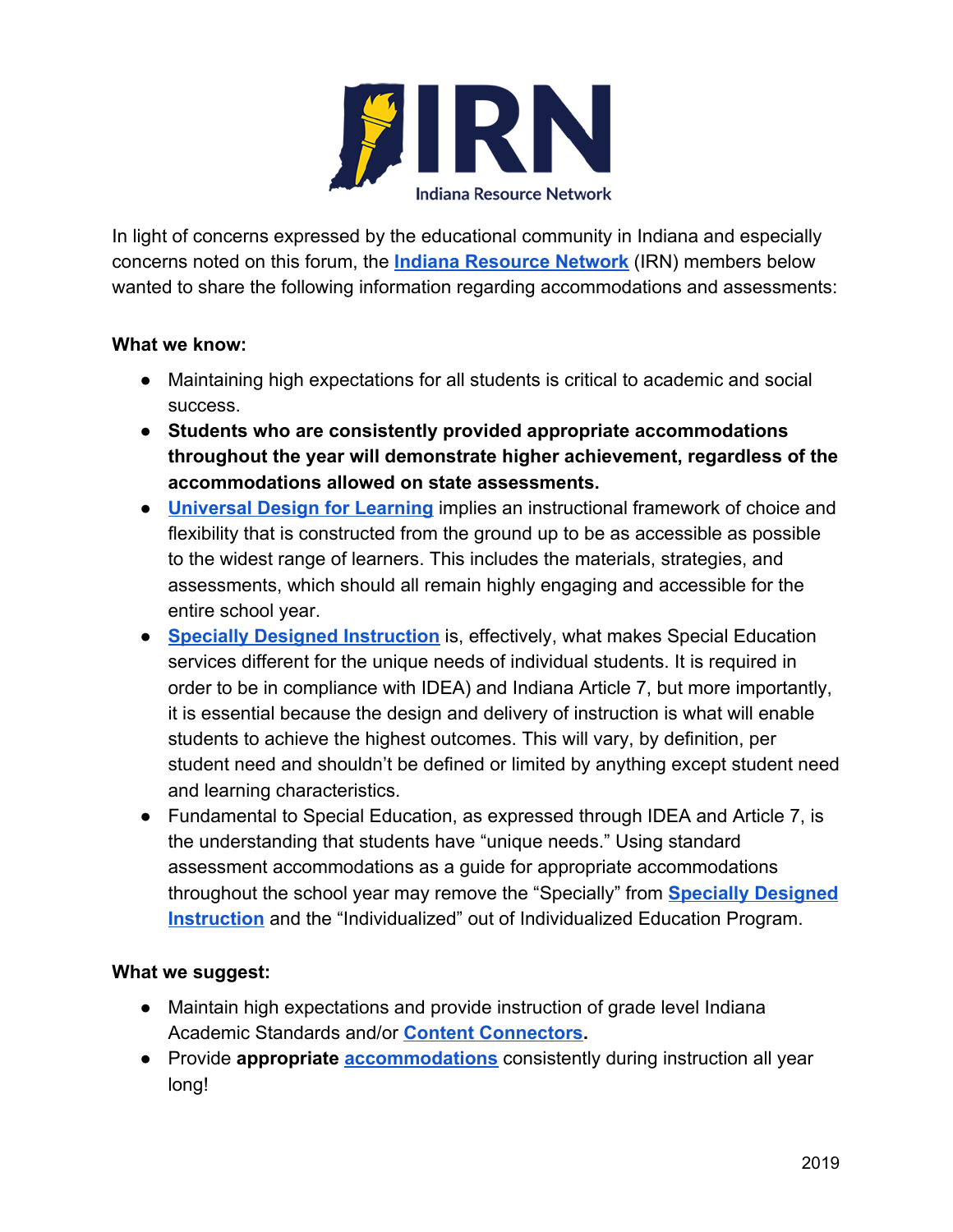

- Encourage teachers to have students practice using a variety of accommodations in order to determine which provide the most effective access to, engagement in, and ability to respond to the curriculum for each student.
- Strive to create **[Universally Designed Environments and Lessons](https://www.patinsproject.org/services/udl)**. Contact PATINS at any time for assistance with UDL and accommodations year round through **[Assistive Technology](https://www.patinsproject.org/)** and **[Accessible Educational Materials.](https://www.patinsproject.org/icam/icam)**
- Be proactive in your communication with parents and families, and especially when you expect changes such as this to represent a difficulty. **[INSOURCE](http://insource.org/)** is always available to help with guidance and assistance.
- Questions/concerns regarding specific accommodations permitted on state assessments should be directed to the **[IDOE Assessment Office.](https://www.doe.in.gov/assessment)**

The **[Indiana Resource Network](https://www.doe.in.gov/specialed/indiana-resource-network)** is available and eager to support you!



 **[PATINS Project](http://www.patinsproject.org/) & [ICAM](https://www.patinsproject.org/icam/icam) Daniel McNulty**, Director [dmcnulty@patinsproject.org](mailto:dmcnulty@patinsproject.org)



**[Project Success](https://www.projectsuccess.org/) Amy Howie**, Director [ahowie@pcgus.com](mailto:ahowie@pcgus.com)

EP **[Indiana IEP Resource Center](https://www.indianaieprc.org/index.php) Jolly Piersall**, Director [Jolly.Piersall@indstate.edu](mailto:Jolly.Piersall@indstate.edu)